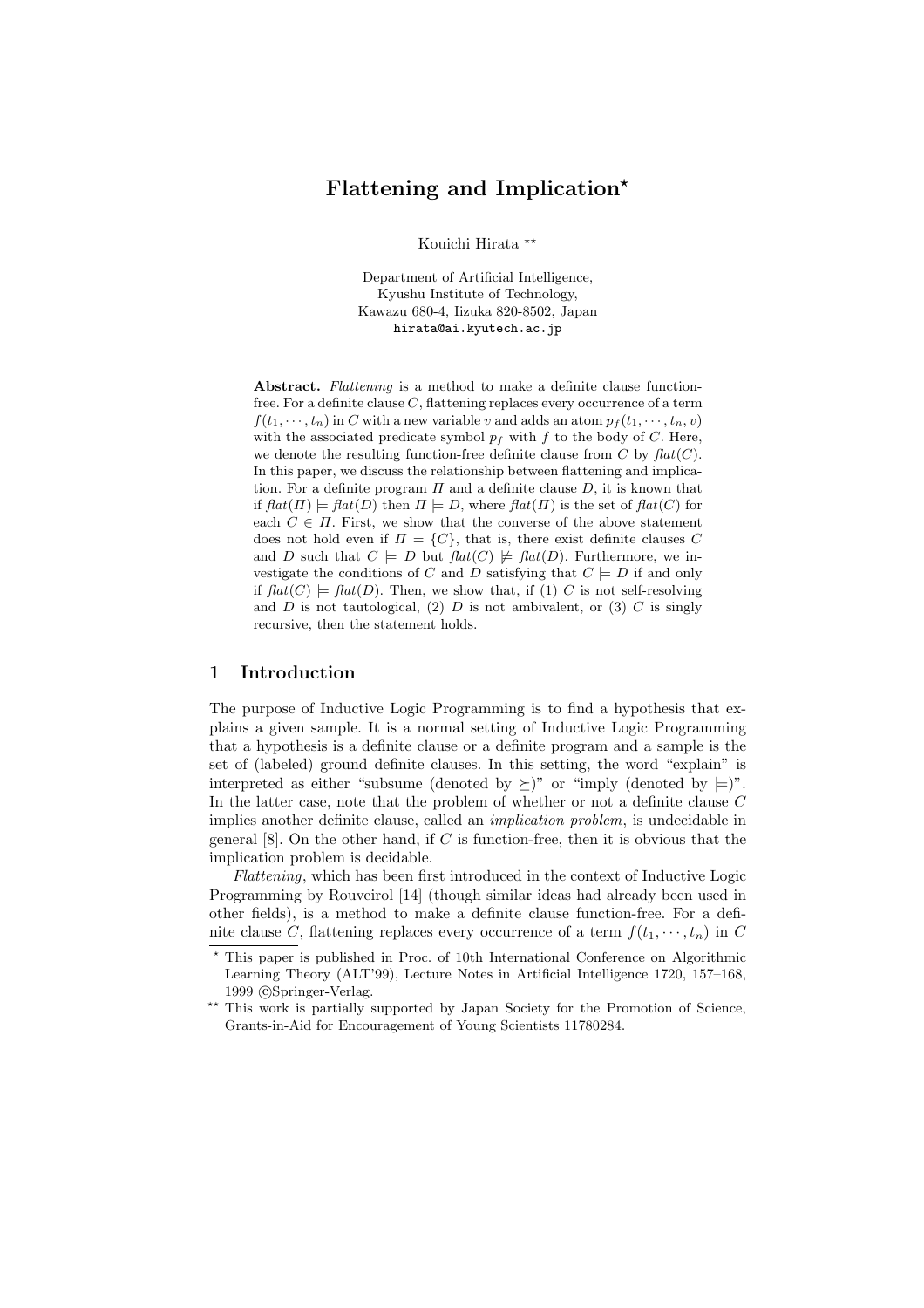with a new variable v and adds an atom  $p_f(t_1, \dots, t_n, v)$  with the associated predicate symbol  $p_f$  with f to the body of C. Additionally, the unit clause  $p_f(x_1, \dots, x_n, f(x_1, \dots, x_n)) \leftarrow$  is introduced to the background theory for each function symbol  $f$  in  $C$ . We denote the resulting function-free definite clause by  $flat(C)$  and the set of unit clauses by  $defs(C)$ .

Rouveirol [14] has investigated the several properties of flattening. Muggleton [9, 11] has dealt with flattening in order to characterize his inverting implication. De Raedt and Džeroski [2] have analyzed their PAC-learnability of  $jk$ clausal theories by transforming possibly infinite Herbrand models into approximately finite models according to flattening. Nienhuys-Cheng and de Wolf [13] have revised the properties of flattening with sophisticated duscussion.

Rouveirol [14] (and Nienhuys-Cheng and de Wolf [13]) has shown that flattening "preserves" subsumption: Let  $C$  and  $D$  be definite clauses. Then, it holds that:

 $C \succeq D$  if and only if  $flat(C) \succeq flat(D)$ .

Also Rouveirol  $[14]$  (and Nienhuys-Cheng and de Wolf  $[13]$ ) has claimed that flattening "preserves" implication: Let  $\Pi$  be a definite program  $\{C_1, \dots, C_n\}$ and D be a definite clause. We denote  $\{ \text{flat}(C_1), \cdots, \text{flat}(C_n) \}$  and  $\text{defs}(C_1) \cup$  $\cdots \cup$  *defs*( $C_n$ ) by  $\text{flat}(\Pi)$  and  $\text{defs}(\Pi)$ , respectively. Then, Rouveirol's Theorem is described as follows:

$$
\Pi \models D
$$
 if and only if  $flat(\Pi) \cup defs(\Pi) \models flat(D)$ .

As the stronger relationship between flattening and implication than Rouveirol's Theorem, Nienhuys-Cheng and de Wolf [13] have shown the following theorem:

If 
$$
flat(\Pi) \models flat(D)
$$
, then  $\Pi \models D$ .

If the converse of this theorem holds, then the several learning techniques for propositional logic such as [1, 3] are directly applied to Inductive Logic Programming. On the other hand, if the converse holds, then the implication problem  $\Pi = D$  is decidable, because  $flat(\Pi)$  and  $flat(D)$  are function-free. However, it contradicts the undecidability of the implication problem [8, 15] or the satisfiability problem [5]. In this paper, we show that the converse does not hold even if  $\Pi = \{C\}$ , that is, there exist definite clauses C and D such that:

$$
C \models D
$$
 but  $flat(C) \not\models flat(D)$ .

Furthermore, we investigate the conditions of C and D satisfying that  $C \models D$ if and only if  $\text{flat}(C) \models \text{flat}(D)$ . Gottlob [4] has introduced the concepts of *selfresolving* and *ambivalent* clauses. A definite clause C is *self-resolving* if C resolves with a copy of C, and *ambivalent* if there exists an atom in the body of C with the predicate symbol same as one of the head of C. As the corollary of Gottlob's results [4], we show that, if C is not self-resolving and D is not tautological, or  $D$  is not ambivalent, then the statement holds. Furthermore, note that the  $C$  in the counterexample stated above is given as a *doubly* recursive definite clause,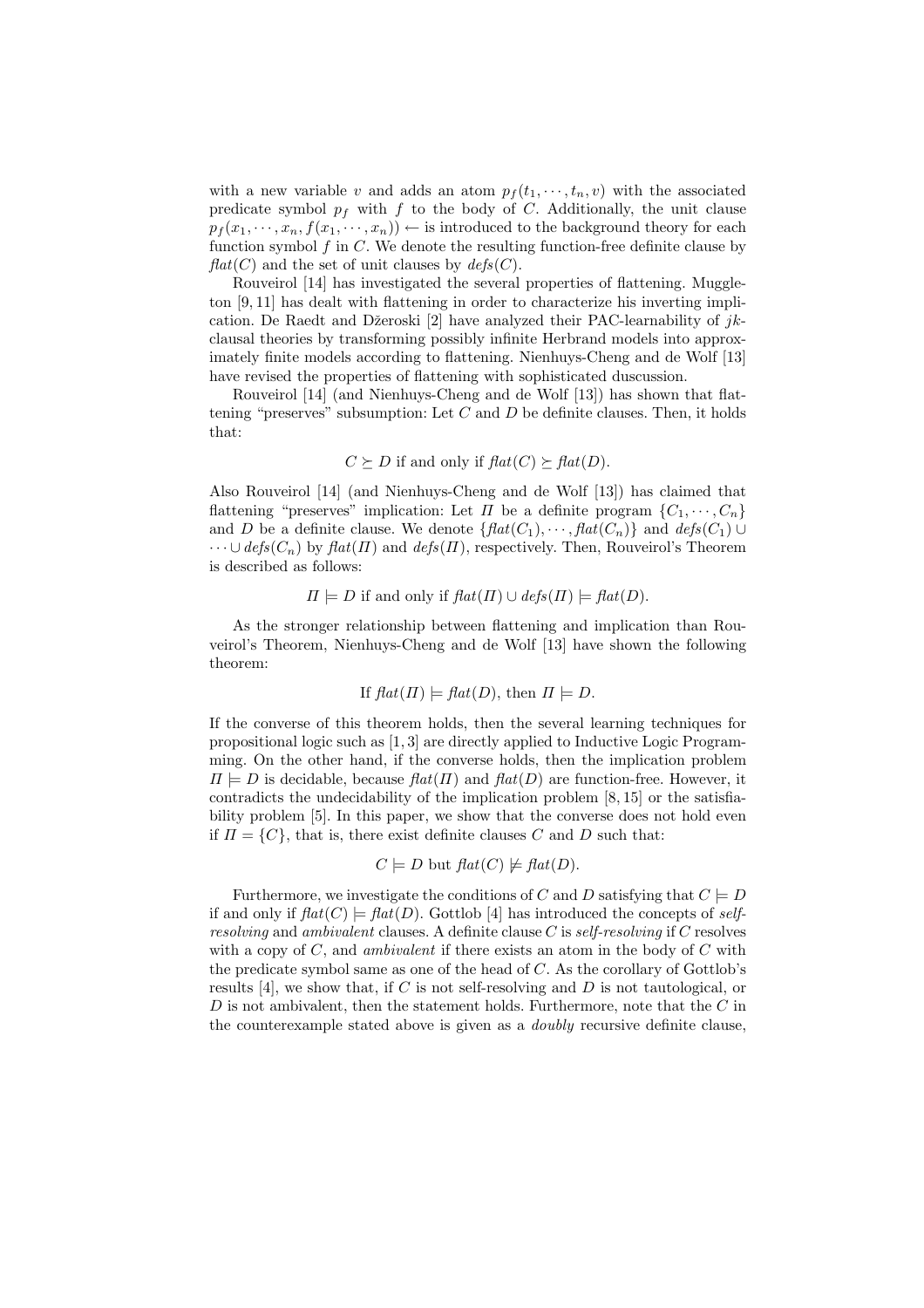that is, the body of  $C$  contains two atoms that are unifiable with the head of a variant of C. Then, we show that, if C is *singly* recursive, that is, the body of  $C$  contains at most one atom that is unifiable with the head of a variant of  $C$ , then the statement also holds.

### **2 Preliminaries**

A *literal* is an atom or the negation of an atom. A *positive literal* is an atom and a *negative literal* is the negation of an atom. A *clause* is a finite set of literals. A *unit clause* is a clause containing one positive literal. A *definite clause* is a clause containing one positive literal. A set of definite clauses are called a *definite program*. Conventionally, a definite clause is represented as  $A \leftarrow A_1, \cdots, A_m$ , where A and  $A_i$   $(1 \leq i \leq m)$  are atoms.

Let C be a definite clause  $A \leftarrow A_1, \dots, A_m$ . Then, the atom A is called a *head* of C and denoted by *head*(C), and the sequence  $A_1, \dots, A_m$  of atoms is called a *body* of C and denoted by  $\text{body}(C)$ .

Let C and D be definite clauses. We say that C *subsumes* D, denoted by  $C \succeq D$ , if there exists a substitution  $\theta$  such that  $C\theta \subseteq D$ , i.e., every literal in  $C\theta$ also appears in D. Also we say that C *implies* D or D is *a logical consequence of* C, denoted by  $C \models D$ , if every model of C is also a model of D. C is *logically equivalent to* D, denoted by  $C \equiv D$ , if  $C \models D$  and  $D \models C$ . For definite programs  $\Pi$  and  $\Sigma$ ,  $\Pi \succeq D$ ,  $\Pi \succeq \Sigma$ ,  $\Pi \models D$  and  $\Pi \models \Sigma$  are defined similarly.

Let C and D be two clauses  $\{L_1, \dots, L_i, \dots, L_l\}$  and  $\{M_1, \dots, M_j, \dots, M_m\}$ which have no variables in common. If the substitution  $\theta$  is an mgu for the set  ${L_i, \neg M_i}$ , then the clause  $((C - {L_i}) \cup (D - {\neg M_j}))\theta$  is called a *(binary) resolvent* of C and D. All of the resolvents of C and D are denoted by  $Res(C, D)$ .

Let Π be a definite program and C be a definite clause. An *SLD-derivation* of C from  $\Pi$  is a sequence  $(R_1, C_0, \theta_1), \ldots, (R_k, C_{k-1}, \theta_k)$  such that  $R_0 \in \Pi$ ,  $R_k = C, C_{i-1}$  is a variant of an element of  $\Pi, R_i \in Res(R_{i-1}, C_{i-1}),$  and  $\theta_i$ is an mgu of the selected literals of  $R_{i-1}$  and  $C_{i-1}$  for each  $1 \leq i \leq k$ . If an SLD-derivation of C from  $\Pi$  exists, we write  $\Pi \vdash C$ . In particular,  $\{C\} \vdash D$  is denoted by  $C \vdash D$ .

**Theorem 1 (Subsumption Theorem [13]).** *Let* Π *be a definite program and* D be a definite clause. Then,  $\Pi \models D$  if and only if there exists a definite clause E such that  $\Pi \vdash E$  and  $E \succeq D$ .

For a definite clause C, the *l*th self-resolving closure of C, denoted by  $\mathcal{S}^l(C)$ , is defined inductively as follows:

1. 
$$
S^0(C) = \{C\},
$$
  
2.  $S^l(C) = S^{l-1}(C) \cup \{R \in Res(C, D) \mid D \in S^{l-1}(C)\} \ (l \ge 1).$ 

Here, the logically equivalent clauses are regarded as identical. Note that  $C \vdash D$ if and only if  $D \in \mathcal{S}^{l}(C)$  for some  $l \geq 0$ . Then: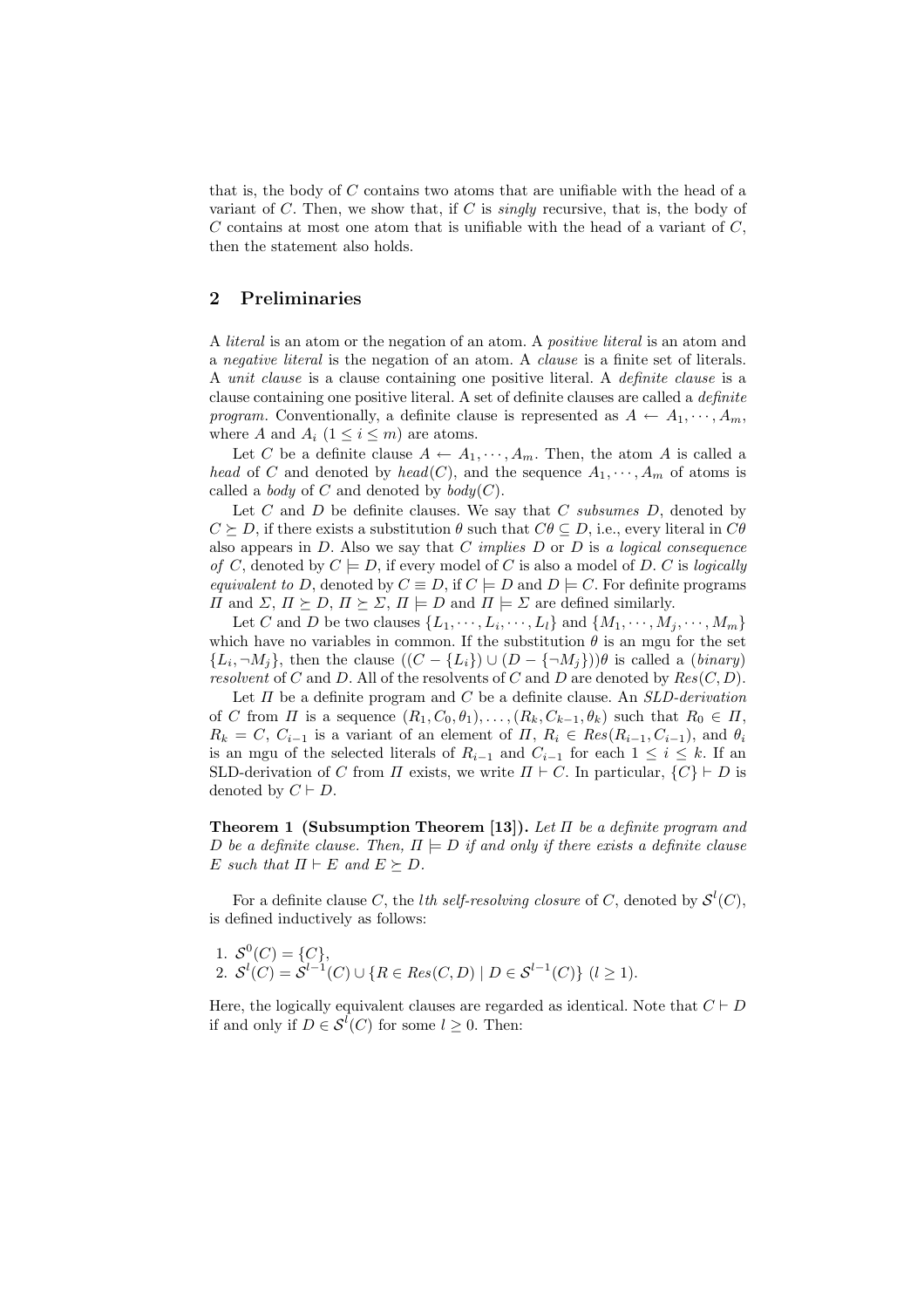**Corollary 1 (Implication between Definite Clauses [12]).** *Let* C *and* D *be definite clauses. Then,*  $C \models D$  *if and only if there exists a definite clause* E *such that*  $E \in S^l(C)$  *and*  $E \succeq D$  *for some*  $l \geq 0$ *.* 

For each *n*-ary function symbol f, the associated  $(n+1)$ -ary predicate symbol  $p_f$ , called a *flattened predicate symbol* (on f), is introduced uniquely in the process of flattening. Also we call a definite clause  $C$  or a definite program  $\Pi$ *regular* if C or Π contains no flattened predicate symbols.

Let  $C$  be a definite clause,  $t$  be a term appearing in  $C$  and  $v$  be a variable not appearing in C. Then,  $C|_t^v$  denotes the definite clause obtained from C by replacing all occurrences of  $t$  in  $C$  with  $v$ .

There exist several variants (but equivalent) of the definition of flattening:

- 1. Do we introduce an equality theory [9, 14] or not [2, 13]?
- 2. Do we transform a constant symbol to an atom with an unary predicate symbol [2, 14] or not [13]?

As the definition of flattening, we adopt the definition similar as De Raedt and Džeroski [2] that does not introduce an equality theory and does not transform a constant symbol.

Let C be a definite clause. Then, the *flattened clause flat*  $(C)$  of C is defined as follows:

$$
flat(C) = \begin{cases} C & \text{if } C \text{ is function-free,} \\ flat(C') & \text{if } t = f(t_1, \dots, t_n)(n \ge 1) \text{ appears in } C, \end{cases}
$$

where  $C' = C|_{t}^{v} \cup \{\neg p_{f}(t_{1}, \dots, t_{n}, v)\}\$  and each  $t_{i}$   $(1 \leq i \leq n)$  is a variable or a constant. Also  $\text{defs}(C)$  is the set  $\{p_f(x_1, \dots, x_n, f(x_1, \dots, x_n))\right$  ←  $f(t_1, \dots, t_n)$  appears in C of unit clauses. Furthermore, the number of calls of *flat* that is necessary to obtain the function-free clause  $flat(C)$  of C is called a *rank* of C and denoted by *rank*(C).

For a definite program  $\Pi = \{C_1, \dots, C_n\}$ , we define  $\text{flat}(\Pi)$  and  $\text{defs}(\Pi)$  as follows:

$$
flat(\Pi) = \{ flat(C_1), \cdots, flat(C_n) \},
$$
  

$$
defs(\Pi) = defs(C_1) \cup \cdots \cup defs(C_n).
$$

#### **3 Flattening and Implication**

As the relationship between flattening and subsumption, Rouveirol [14] (and Nienhuys-Cheng and de Wolf [13]) has shown the following theorem:

**Theorem 2 (Rouveirol [14], Nienhuys-Cheng & de Wolf [13]).** *Let* C *and D be regular definite clauses. Then,*  $C \succeq D$  *if and only if flat*( $C$ )  $\succeq$  *flat*( $D$ )*.* 

Furthermore, Rouveirol [14] (and Nienhuys-Cheng and de Wolf [13]) has proposed the following relationship between flattening and implication. Let  $\Pi$  be a regular definite program and D be a regular definite clause. Then, Rouveirol's Theorem is described as follows: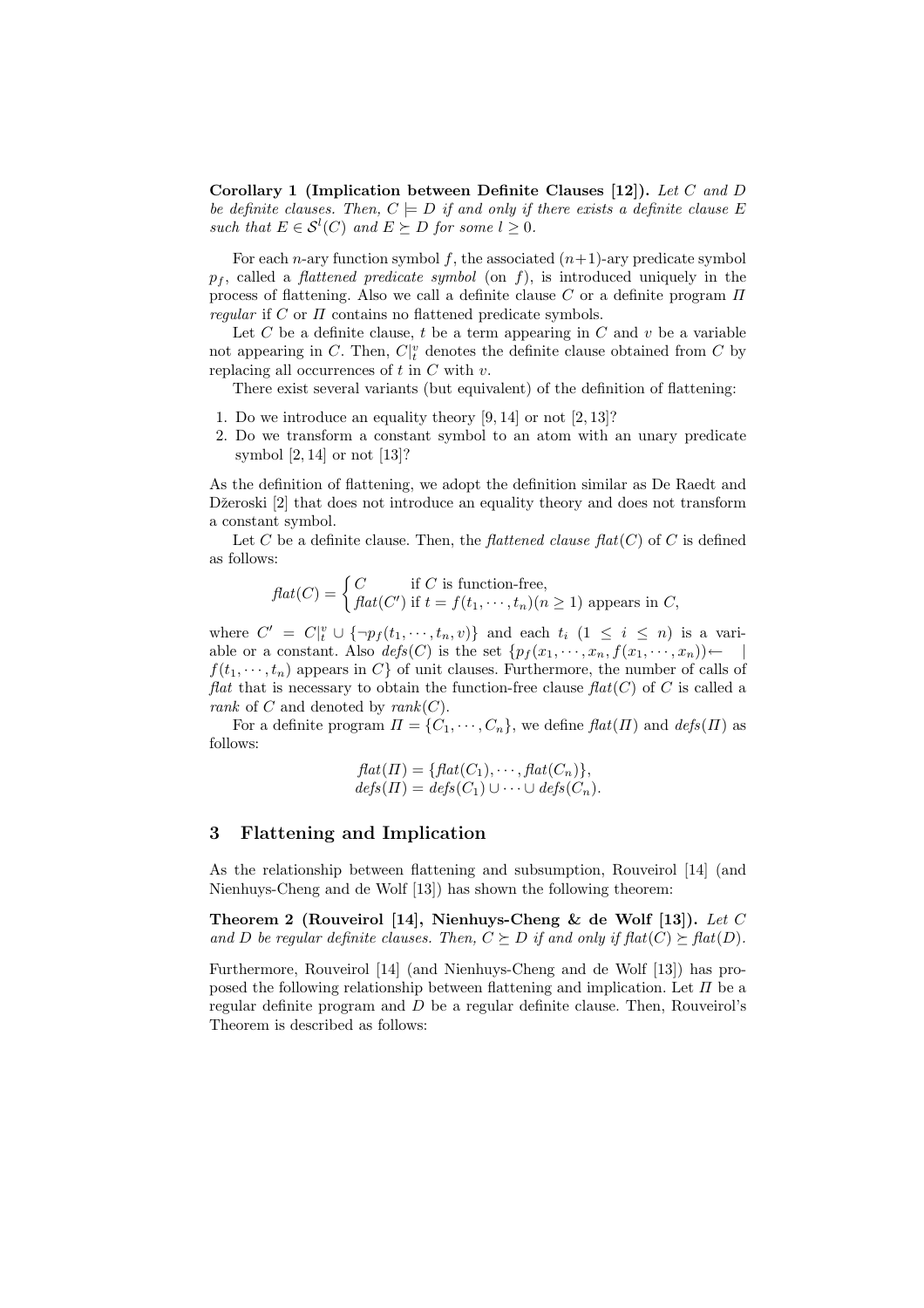**Theorem 3 (Rouveirol [14], Nienhuys-Cheng & de Wolf [13]).** *Let* Π *be a regular definite program and* D *be a regular definite clause. Then,*  $\Pi \models D$  *if and only if*  $\text{flat}(\Pi) \cup \text{defs}(\Pi) \models \text{flat}(D)$ *.* 

In Appendix, we discuss the proof of Rouveirol's Theorem.

Furthermore, Nienhuys-Cheng and de Wolf [13] have shown the following theorem, which is a stronger relationship between flattening and implication than Rouveirol's Theorem:

**Theorem 4 (Nienhuys-Cheng & de Wolf [13]).** *Let* Π *be a regular definite program and* D *be a regular definite clause. If*  $\text{flat}(\Pi) \models \text{flat}(D)$ *, then*  $\Pi \models D$ .

On the other hand, the converse of Theorem 4 does not hold even if  $\Pi = \{C\}$ :

**Theorem 5.** *There exist regular definite clauses* C *and* D *such that*

 $C \models D$  *but flat*(C)  $\nvdash$  *flat*(D).

*Proof.* Let C and D be the following regular definite clauses:

$$
C = p(f(x_1), f(x_2)) \leftarrow p(x_1, x_3), p(x_3, x_2),
$$
  
\n
$$
D = p(f(f(x_1)), f(f(x_2))) \leftarrow p(x_1, x_3), p(x_3, x_4), p(x_4, x_5), p(x_5, x_2).
$$

By resolving C to a copy of C itself twice, it holds that  $C \vdash D$  as Figure 1. Hence, it holds that  $C \models D$ .



Fig. 1. The SLD-derivation of D from C

On the other hand,  $flat(C)$  and  $flat(D)$  are constructed as follows:

$$
flat(C) = p(x_1, x_2) \leftarrow p(x_3, x_4), p(x_4, x_5), p_f(x_3, x_1), p_f(x_5, x_2),
$$
  
\n
$$
flat(D) = p(x_1, x_2) \leftarrow p(x_3, x_4), p(x_4, x_5), p(x_5, x_6), p(x_6, x_7),
$$
  
\n
$$
p_f(x_3, x_8), p_f(x_8, x_1), p_f(x_7, x_9), p_f(x_9, x_2).
$$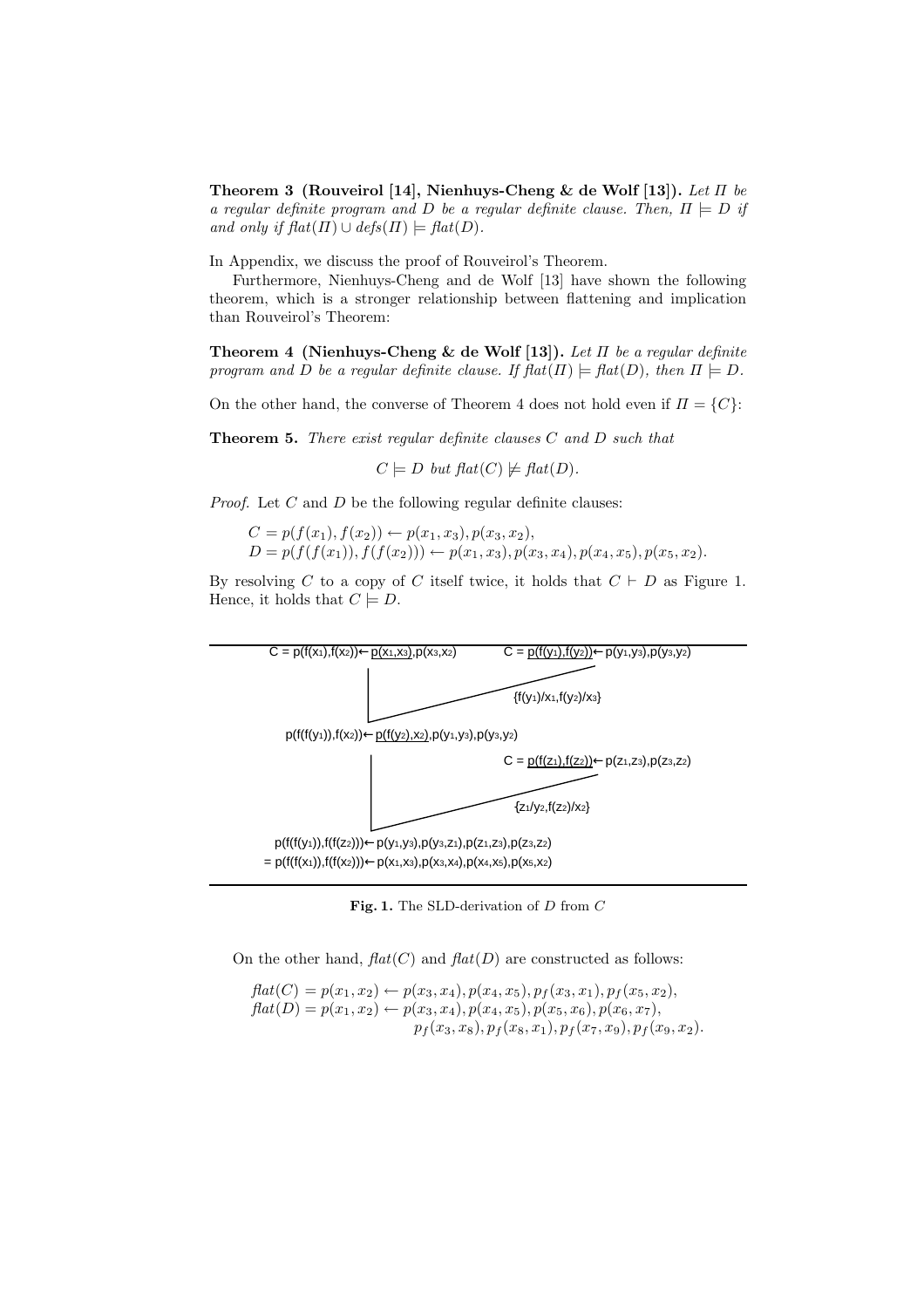```
\mathcal{S}^1(flat(C)) = \{ flat(C) \}∪
                \sqrt{ }\int\overline{a}p(x_1, x_2) \leftarrow p(x_3, x_4), p(x_5, x_6), p(x_6, x_7),p_f(x_5, x_8), p_f(x_8, x_1), p_f(x_4, x_2), p_f(x_7, x_3)p(x_1, x_2) \leftarrow p(x_3, x_4), p(x_5, x_6), p(x_6, x_7),p_f(x_3, x_1), p_f(x_7, x_8), p_f(x_8, x_2), p_f(x_5, x_4)\mathcal{L}\overline{\mathcal{L}}\left\{ \right.S^2(flat(C)) = S^1(flat(C))∪
                \int p(x_1, x_2) \leftarrow p(x_3, x_4), p(x_4, x_5), p(x_6, x_7), p(x_7, x_8),\begin{array}{c} \hline \end{array}\begin{array}{c} \hline \rule{0pt}{2.2ex} \\ \rule{0pt}{2.2ex} \end{array}p_f(x_3, x_9), p_f(x_9, x_1), p_f(x_8, x_{10}), p_f(x_{10}, x_2),p_f(x_5, x_{11}), p_f(x_6, x_{11})p(x_1, x_2) \leftarrow p(x_3, x_4), p(x_5, x_6), p(x_7, x_8), p(x_8, x_9),p_f(x_7, x_{10}), p_f(x_{10}, x_{11}), p_f(x_{11}, x_1), p_f(x_4, x_2),p_f (x_6, x_3), p_f (x_9, x_5)p(x_1, x_2) \leftarrow p(x_3, x_4), p(x_5, x_6), p(x_7, x_8), p(x_8, x_9),p_f(x_5, x_{10}), p_f(x_{10}, x_1), p_f(x_4, x_2), p_f(x_7, x_6),p_f(x_9, x_{11}), p_f(x_{11}, x_3)p(x_1, x_2) \leftarrow p(x_3, x_4), p(x_5, x_6), p(x_7, x_8), p(x_8, x_9),p_f (x_3, x_1), p_f (x_6, x_{10}), p_f (x_{10}, x_2), p_f (x_7, x_{11}),p_f (x_{11}, x_4), p_f (x_9, x_5)p(x_1, x_2) \leftarrow p(x_3, x_4), p(x_5, x_6), p(x_7, x_8), p(x_8, x_9),p_f (x_3, x_1), p_f (x_9, x_{10}), p_f (x_{10}, x_{11}), p_f (x_{11}, x_2),p_f(x_5, x_4), p_f(x_7, x_6)\mathcal{L}\overline{\phantom{a}}\begin{array}{c} \hline \end{array}.
```
**Fig. 2.** The first and second self-resolving closures of  $flat(C)$ 

The first and second self-resolving closures of  $flat(C)$  are constructed as Figure 2. Then, there exists no definite clause  $E \in \mathcal{S}^2(\hat{f}(\hat{f}(\mathcal{C}))$  such that  $E \succ \hat{f}(\hat{f}(\mathcal{D})).$ By paying our attention to the number of atoms with the predicate  $p_f$  and its relation, it holds that  $flat(C) \models flat(D)$  if and only if there exists a definite clause  $E \in \mathcal{S}^2(\text{flat}(C))$  such that  $E \succeq \text{flat}(D)$  by Corollary 1. Hence, we can conclude that there exists no definite clause  $E \in \mathcal{S}^2(\text{flat}(C))$  such that  $E \succeq \text{flat}(D)$ , so it holds that  $\text{flat}(C) \not\models \text{flat}(D)$ .

Note that, for the definite clauses  $C$  and  $D$  given in Theorem 5, it holds that  ${flat(C)} \cup def_s(C) \vdash flat(D)$  as Figure 3, so it holds that  ${flat(C)} \cup def_s(C) \models$  $flat(D)$ . Hence,  $defs(C)$  is necessary for not only "unflattening" but also unifying with two variables

### **4 Improvement**

In this section, we investigate the conditions of definite clauses  $C$  and  $D$  satisfying that  $C \models D$  if and only if  $flat(C) \models flat(D)$ .

First, we give the following lemma by Gottlob [4]. A definite clause  $C$  is *self-resolving* if C resolves with a copy of C. A definite clause C is *ambivalent* if there exists an atom in  $body(C)$  with the predicate symbol same as one of  $head(C)$ . Then:

**Lemma 1 (Gottlob [4]).** *Let* C *and* D *be definite clauses.*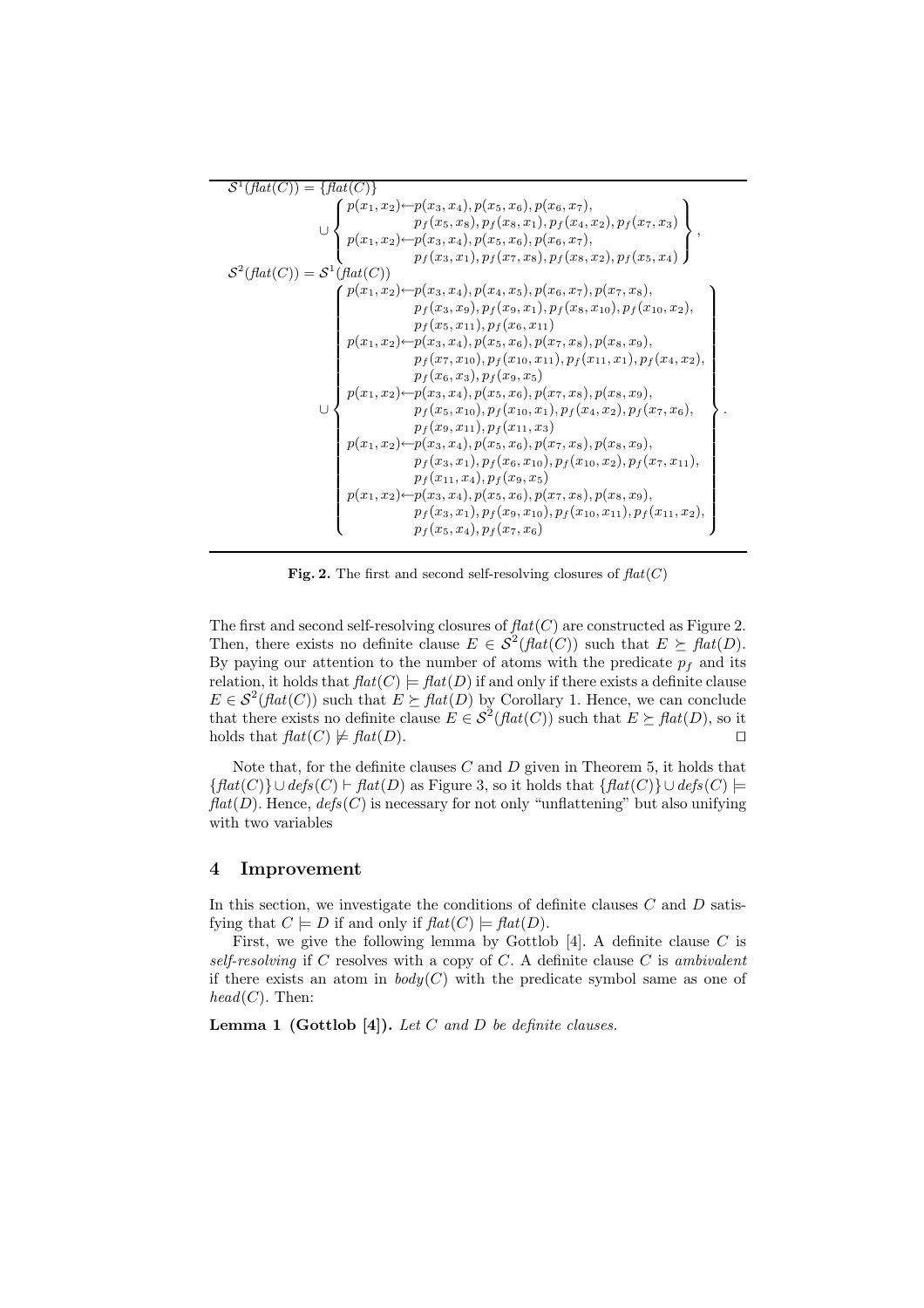

**Fig. 3.** The SLD-derivation of  $flat(D)$  from  $\{flat(C)\} \cup def_s(C)$  in Theorem 5

- *1. Suppose that* C *is not self-resolving and* D *is not tautological. Then,*  $C \models D$ *if and only if*  $C \succeq D$ *.*
- 2. Suppose that D is not ambivalent. Then,  $C \models D$  if and only if  $C \succeq D$ .

By incorporating Lemma 1 with the previous theorems, we obtain the following corollary:

**Corollary 2.** *Let* C *and* D *be regular definite clauses.*

- *1. Suppose that* C *is not self-resolving and* D *is not tautological. Then,*  $C \models D$ *if and only if*  $\text{flat}(C) \models \text{flat}(D)$ *.*
- 2. Suppose that D is not ambivalent. Then,  $C \models D$  if and only if  $flat(C) \models$  $flat(D)$ *.*

*Proof.* 1. By Lemma 1,  $C \models D$  if and only if  $C \succeq D$ . By Theorem 2,  $C \succeq D$  if and only if  $\text{flat}(C) \succ \text{flat}(D)$ . By the definition of  $\succ$  and  $\models$ , if  $\text{flat}(C) \succ \text{flat}(D)$ then  $flat(C) \models flat(D)$ . So it holds that if  $C \models D$  then  $flat(C) \models flat(D)$ . Hence, the statement holds by Theorem 4.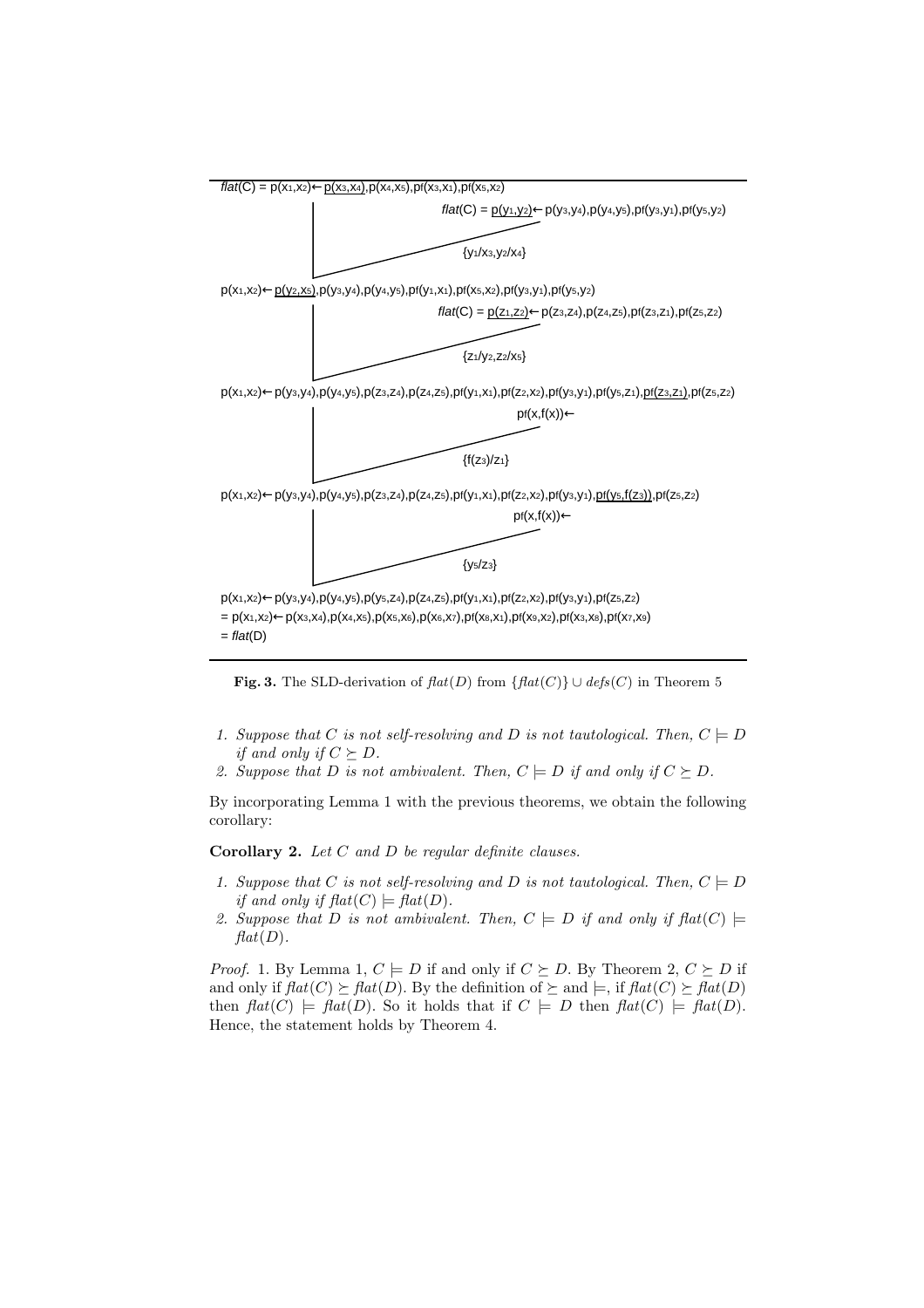2. By the definition of ambivalence, the predicate symbol of the head of D is different from all of the predicate symbols appearing in the body of D. This condition is preserved in  $flat(D)$ , because the flattened predicate symbols, which does not appear in  $D$ , are introduced only in the body of  $D$ . Hence,  $flat(D)$  is not ambivalent. By Lemma 1 and Theorem 2, the statement is obvious.

In Theorem 5,  $C$  is given as a doubly recursive definite clause, that is,  $body(C)$ contains two atoms that are unifiable with  $head(C')$ , where C' is a variant of C. In the remainder of this section, we restrict the form of C to *singly recursive*. Here, a definite clause C is *singly recursive* if  $body(C)$  contains at most one atom that is unifiable with  $head(C')$ , where C' is a variant of C.

**Lemma 2 (Gottlob [4]).** *If*  $C \models D$ *, then head*( $C$ )  $\succeq$  *head*( $D$ ) *and body*( $C$ )  $\succeq$  $body(D)$ .

Let C be a singly recursive definite clause. It is obvious that  $|S^l(C)| \leq l+1$ and  $|S^{l+1}(C) - S^{l}(C)| \leq 1$  for each  $l \geq 0$ . Then, the *lth self-resolvent*  $C_l$  of C is defined inductively as follows:

1. 
$$
C_0 = C
$$
,  
2.  $C_{l+1} = \begin{cases} D \text{ if } S^{l+1}(C) - S^l(C) = \{D\}, \\ C \text{ otherwise.} \end{cases}$ 

**Lemma 3.** *Let* C *be a singly recursive regular definite clause with function symbols. Suppose that* C *contains a term*  $t = f(t_1, \dots, t_n)$ *, where each*  $t_i$  *is either a variable or a constant. Also let*  $C'$  *be a definite clause*  $C|_t^v \cup {\n \{\neg p_f(t_1, \dots, t_n, v)\}.$ *Then, it holds that*  $\text{flat}(C_l) \equiv \text{flat}(C'_l)$  *for each*  $l \geq 0$ *.* 

*Proof.* We show the statement by induction on l. If  $l = 0$ , then the statement is obvious, since  $C_0 = C$ ,  $C'_0 = C'$  and  $flat(C) = flat(C')$ .

Suppose that the statement holds for  $l \leq k$ . It is sufficient to show the case that C is of the form  $p(\bar{t}) \leftarrow p(\bar{s})$ . Consider  $C_{k+1}$  and  $C'_{k+1}$ . By the definition of the  $(k + 1)$ th self-resolvent,  $C_{k+1}$  is a resolvent of C and  $C_k$ , and  $C'_{k+1}$  is a resolvent of C' and  $C'_{k}$ . Then, we can suppose that  $C_{k+1}$  is of the form  $(head(C) \leftarrow body(C_k)\mu)\theta$ , where  $\theta$  is an mgu of  $head(C_k)\mu$  and  $body(C)$ and  $\mu$  is a renaming substitution. Hence,  $C'_{k+1}$  is of the form  $(head(C') \leftarrow$  $body(C'_{k})\mu', p_{f}(t_{1}, \dots, t_{n}, v)\theta'$ , where  $\theta'$  is a substitution obtained from  $\theta$  by replacing the binding  $t\mu/x$  in  $\theta$  with  $v/x$ , and  $\mu'$  is a renaming substitution by adding the binding  $u/v$  (u is a new variable) to  $\mu$ . By induction hypothesis, it holds that  $flat(C_k) \equiv flat(C'_k)$  and  $flat(C) \equiv flat(C')$ . By the forms of  $C_{k+1}$  and  $C'_{k+1}$ , it holds that  $flat(C_{k+1}) \equiv flat(C'_{k+1})$ .

**Lemma 4.** For a singly recursive definite clause C, it holds that  $flat(C_l) \equiv$  $(flat(C))_l$  *for each*  $l \geq 0$ *.* 

*Proof.* We show the statement by induction on  $rank(C)$ . If  $rank(C) = 0$ , then the statement is obvious, because  $\text{flat}(C_l) = C_l$  and  $\text{flat}(C) = C$  for each  $l \geq 0$ .

Suppose that the statement holds for C such that  $rank(C) \leq k$ . Let C be a singly recursive definite clause such that  $rank(C) = k + 1$ . Since C contains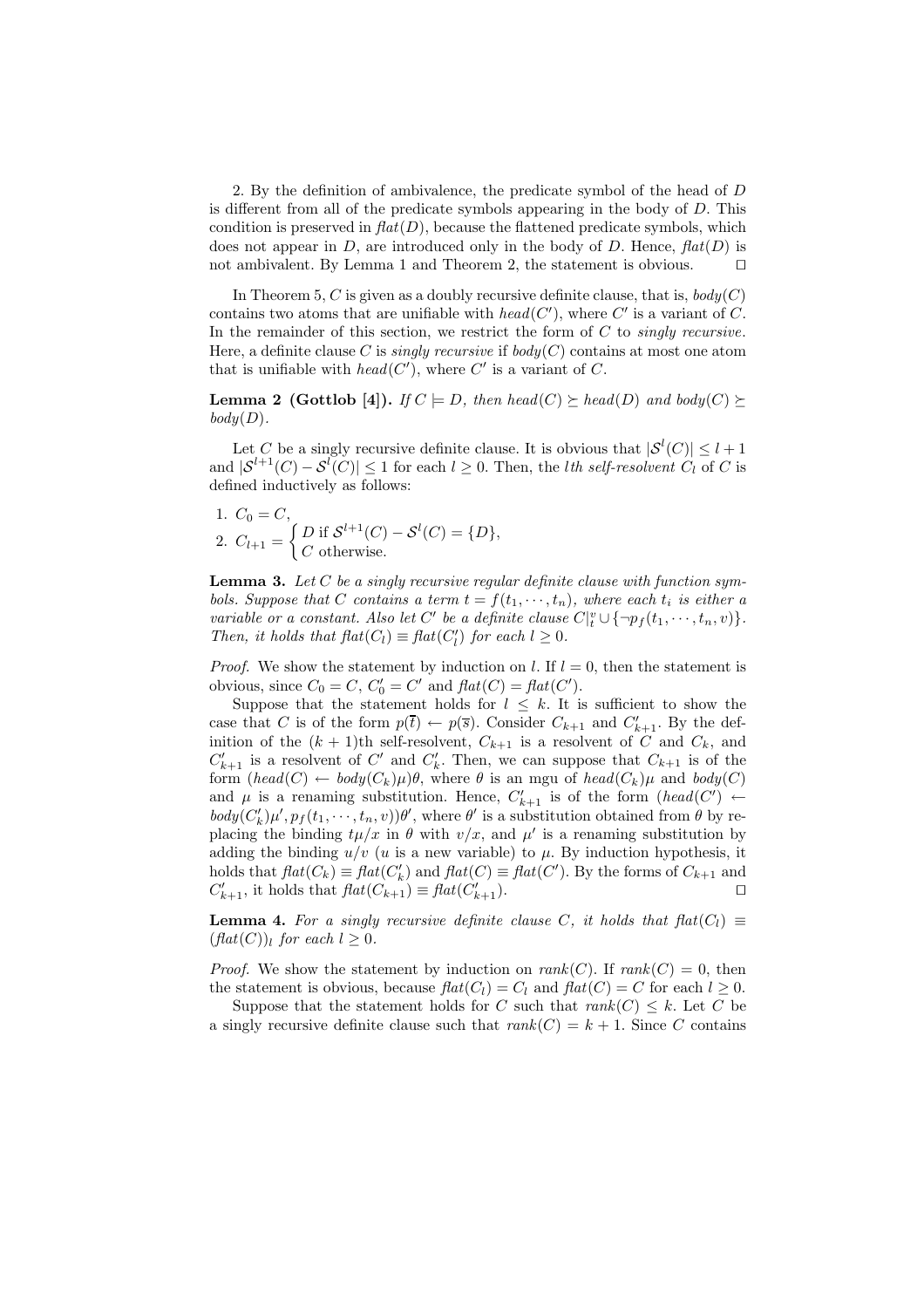some function symbols, suppose that C contains the term  $t = f(t_1, \dots, t_n)$ , where each  $t_i$  is either a variable or a constant. Let  $C'$  be a definite clause  $C|_t^v \cup {\neg p_f(t_1, \dots, t_n, v)}$ . Then, it holds that  $flat(C') \equiv flat(C)$  and  $rank(C') =$ k. By Lemma 3, it holds that  $\text{flat}(C_l') \equiv \text{flat}(C_l)$  for each  $l \geq 0$ . By induction hypothesis, it holds that  $flat(C_l) \equiv flat(C'_l) \equiv (flat(C'))_l \equiv (flat(C))_l$  for each  $l \geq 0$ . Hence, the statement holds for  $rank(C) = k + 1$ .

**Lemma 5.** For a singly recursive definite clause C, it holds that  $flat(C)$   $\models$ *flat*( $C_l$ ) *for each*  $l \geq 0$ *.* 

*Proof.* We show the statement by induction on l. If  $l = 0$ , then  $C_0 = C$ , so the statement is obvious.

Suppose that the statement holds for  $l \leq k$ . Since  $C_{k+1}$  is a resolvent of C and  $C_k$  and by Lemma 4,  $flat(C_{k+1})$  is a resolvent of  $flat(C)$  and  $flat(C_k)$ . By the soundness of SLD-resolution (*cf.* [7, 13]), it holds that  $\{ \text{flat}(C), \text{flat}(C_k) \}$   $\models$  $flat(C_{k+1})$ . By induction hypothesis, it holds that  $flat(C) \models flat(C_k)$ . Hence, it holds that  $flat(C) \models flat(C_{k+1}),$  so the statement holds for  $l = k+1$ .

**Theorem 6.** *Let* C *be a singly recursive regular definite clause and* D *be a regular definite clause. Then,*  $C \models D$  *if and only if*  $\text{flat}(C) \models \text{flat}(D)$ *.* 

*Proof.* By Theorem 4, it is sufficient to show the only-if direction. We show it by induction of  $rank(D)$ . If  $rank(D) = 0$ , that is, D is function-free, then so is C by Lemma 2. Then,  $flat(C) = C$  and  $flat(D) = D$ , so the statement is obvious.

Suppose that the statement holds for D such that  $rank(D) \leq k$ . Let D be a regular definite clause such that  $rank(D) = k + 1$ . Since D contains some function symbols, suppose that D contains a term  $t = f(t_1, \dots, t_n)$ , where each  $t_i$  ( $1 \leq i \leq n$ ) is a variable or a constant. Also let D' be a definite clause  $D_t^{\{v\}} \cup {\{\neg p_f(t_1, \dots, t_n, v)\}}$ . Then,  $rank(D) = k$  and  $flat(D') \equiv flat(D)$ . Suppose that  $C \models D$ . Then, by Corollary 1 and the definition of the *l*th self-resolvent, there exists an index  $l \geq 0$  such that  $C_l \succeq D$ .

As similar as the proof of Lemma 19.6 in [13], we can construct the definite clause C' from  $C_l$  such that  $C' \succeq D'$  and  $flat(C_l) \equiv flat(C')$  as follows: Suppose that  $C_l \theta \subseteq D'$ . Let  $\{s_1, \dots, s_m\}$  be the set of distinct terms occurring in  $C_l$  such that  $s_i\theta = t$ . If  $s_i$  is a variable, then replace the binding  $t/s_i$  with  $v/s_i$ . If  $s_i$  is of the form  $f(r_1, \dots, r_n)$ , in which case the  $r_i$  are variables or constants, then replace all occurrences of  $s_i$  in  $C_l$  with a new variable  $v_i$ , add  $\neg p_f(r_1, \dots, r_n, v_i)$ in  $C_l$ , and add the binding  $v/v_i$  to  $\theta$ . We call the definite clause resulting from these m adjustments C'. Finally, replace all occurrences of t in bindings in  $\theta$ with y, and call the resulting substitution  $\theta'$ . Then, it holds that  $C'\theta' \subseteq D'$ , so  $C' \succeq D'$ . Hence,  $C' \models D'$ . Furthermore, by the construction of  $C'$ , it holds that  $flat(C_l) \equiv flat(C').$ 

By induction hypothesis, it holds that  $flat(C') \models flat(D')$ , so  $flat(C_l) \models$ *flat*(*D*). By Lemma 5, it holds that  $flat(C) \models flat(D)$ . Hence, the statement holds for  $rank(D) = k + 1$ .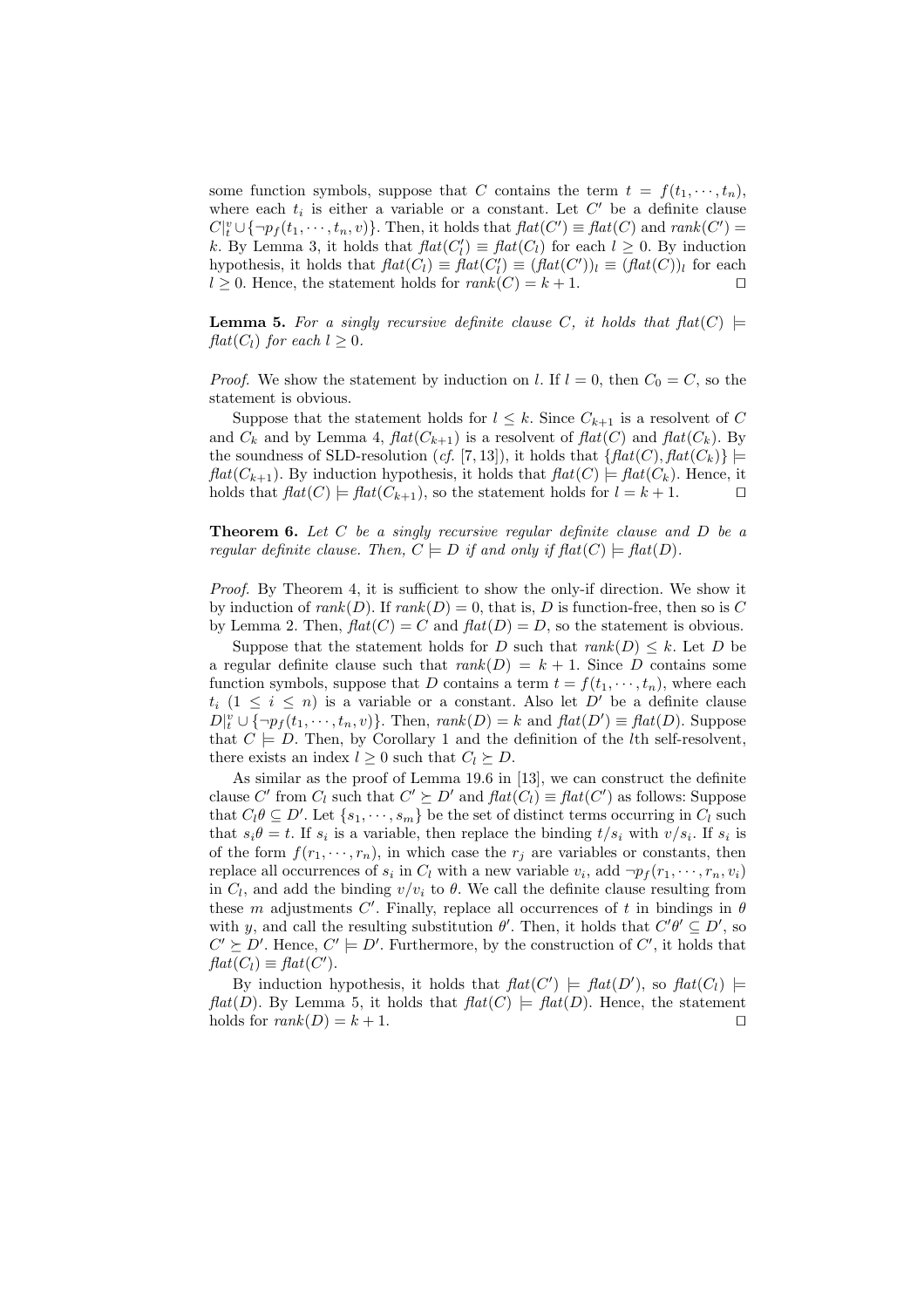# **5 Conclusion**

In this paper, we have investigated the relationship between flattening and implication [13, 14]. Let  $\Pi$  be a regular definite program and  $C$  and  $D$  be definite clauses. As the stronger relationship between flattening and implication than Rouveirol's Theorem [14], Nienhuys-Cheng and de Wolf [13] have shown the following theorem:

If 
$$
flat(\Pi) \models flat(D)
$$
, then  $\Pi \models D$ .

In this paper, we have shown that there exist definite clauses  $C$  and  $D$  such that:

$$
C \models D
$$
 but  $flat(C) \not\models flat(D)$ .

Furthermore, we have shown that if  $C$  and  $D$  satisfy one of the following conditions, then it holds that  $C \models D$  if and only if  $flat(C) \models flat(D)$ :

- 1.  $C$  is not self-resolving and  $D$  is not tautological,
- 2. D is not ambivalent,
- 3. C is singly recursive.

Note that the class of definite clauses that flattening preserves implication is corresponding to the class that the implication problem is decidable [4, 6, 7], and the class of definite clauses that flattening does not preserve implication in the above sense is corresponding to the class that the implication problem is undecidable [8, 15]. It is a future work to investigate the relationship between the classes of definite clauses that flattening preserves implication and that implication is decidable.

### **Acknowledgment**

The author would thank to anonymous referees for valuable comments.

#### **References**

- 1. Angluin, D., Frazier, M. and Pitt, L.: *Learning conjunctions of Horn clauses*, Machine Learning **9**, 147–164, 1992.
- 2. De Raedt, L. and Dˇzeroski, S.: *First-order* jk*-clausal theories are PAC-learnable*, Artificial Intelligence **90**, 375–392, 1994.
- 3. Frazier, M. and Pitt, L.: *Learning from entailment: An application to propositional Horn sentences*, Proc. 10th International Conference on Machine Learning, 120– 127, 1993.
- 4. Gottlob, G.: *Subsumption and implication*, Information Processing Letters **24**, 109– 111, 1987.
- 5. Hanschke, P. and Würtz, J.: *Satisfiability of the smallest binary program*, Information Processing Letters **45**, 237–241, 1993.
- 6. Leitsch, A.: *Implication algorithms for classes of Horn clauses*, Statistik, Informatik und Ökonomie, Springer, 172–189, 1988.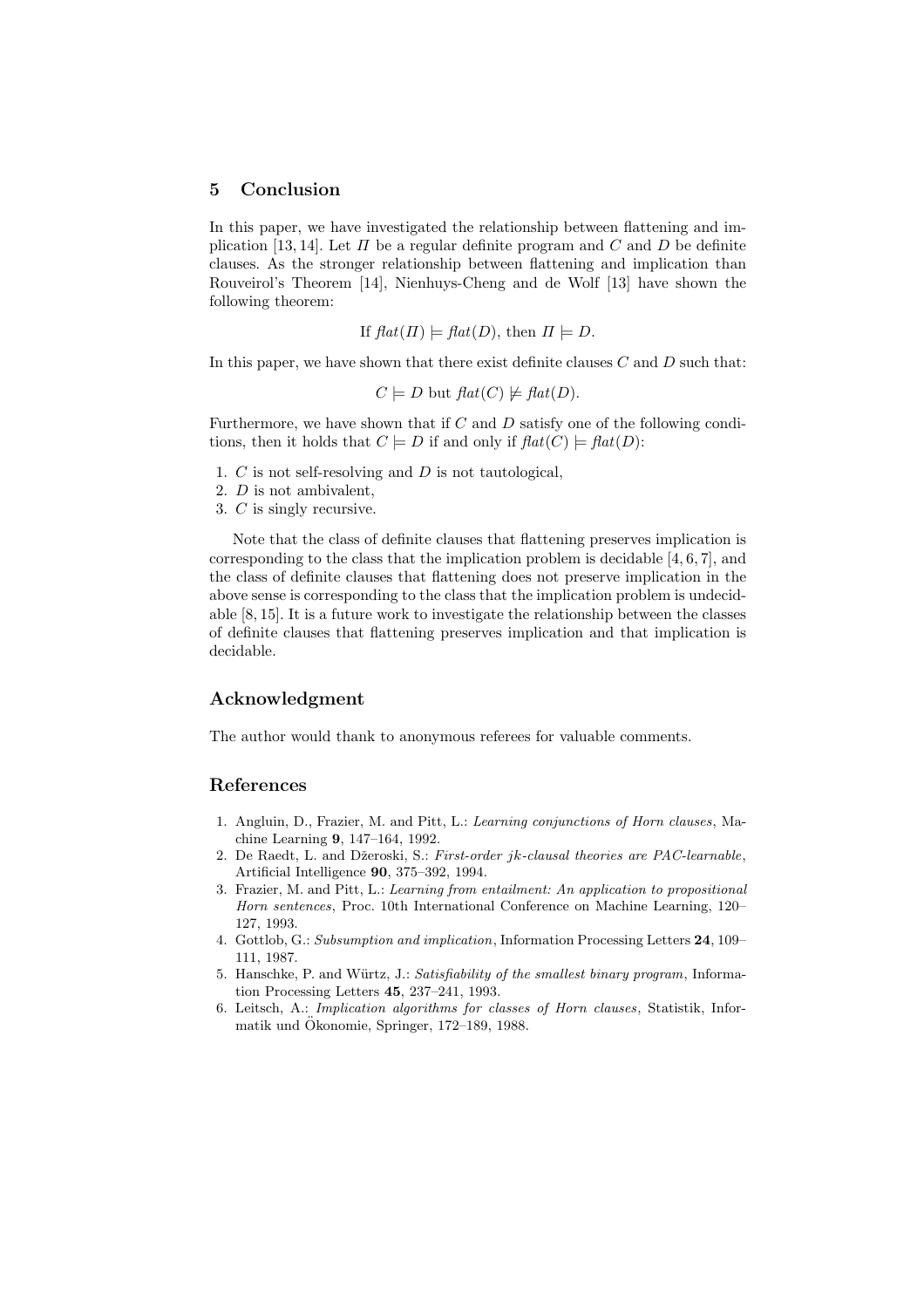- 7. Leitsch, A.: *The resolution calculus*, Springer-Verlag, 1997.
- 8. Marcinkowski, J. and Pacholski, L.: *Undecidability of the Horn-clause implication problem*, Proc. 33rd Annual IEEE Symposium on Foundations of Computer Science, 354–362, 1992.
- 9. Muggleton, S.: *Inverting implication*, Proc. 2nd International Workshop on Inductive Logic Programming, ICOT Technical Memorandum TM-1182, 1992.
- 10. Muggleton, S. (ed.): *Inductive logic programming*, Academic Press, 1992.
- 11. Muggleton, S.: *Inverse entailment and Progol*, New Generation Computing **13**, 245–286, 1995.
- 12. Muggleton, S. and Page Jr., C., D.: *Self-saturation of definite clauses*, Proc. 4th International Workshop on Inductive Logic Programming, 162–174, 1994.
- 13. Nienhuys-Cheng, S.-H. and de Wolf, R.: *Foundations of inductive logic programming*, Lecture Notes in Artificial Intelligence **1228**, 1997.
- 14. Rouveirol, C.: *Extensions of inversion of resolution applied to theory completion*, in [10], 63–92.
- 15. Schmidt-Schauss, M.: *Implication of clauses is undecidable*, Theoretical Computer Science **59**, 287–296, 1988.

## **Appendix: Rouveirol's Theorem**

Rouveirol's original proof is insufficient for Rouveirol's Theorem. On the other hand, Nienhuys-Cheng and de Wolf [13] have shown Rouveirol's Theorem as the concequence of Theorem 4 and the following lemma:

**Lemma 6.** Let  $\Pi$  be a regular definite program. Then,  $\text{flat}(\Pi) \cup \text{defs}(\Pi) \models \Pi$ .

On the other hand, we obtain the following theorem:

**Theorem 7.** *There exist regular definite clauses* C *and* D *such that*

 $C \vdash D$  *but*  $\{ \text{flat}(C) \} \cup \text{defs}(C) \not\vdash \text{flat}(D)$ .

*Proof.* Let C and D be the following regular definite clauses:

$$
C = p(f(x_1, x_3), f(x_3, x_2)) \leftarrow p(x_1, x_3), p(x_3, x_2),
$$
  
\n
$$
D = p(f(f(x_1, x_2), f(x_2, x_3)), f(f(x_2, x_3), f(x_3, x_4)))
$$
  
\n
$$
\leftarrow p(x_1, x_2), p(x_2, x_3), p(x_2, x_3), p(x_3, x_4).
$$

By resolving C with C itself twice, we can show that  $C \vdash D$ . On the other hand,  $flat(C)$  and  $flat(D)$  are constructed as follows:

$$
flat(C) = p(x_1, x_2) \leftarrow p(x_3, x_4), p(x_4, x_5), p_f(x_3, x_4, x_1), p_f(x_4, x_5, x_2),
$$
  
\n
$$
flat(D) = p(x_1, x_2) \leftarrow p(x_3, x_4), p(x_4, x_5), p(x_4, x_5), p(x_5, x_6),
$$
  
\n
$$
p_f(x_3, x_4, x_7), p_f(x_4, x_5, x_8), p_f(x_5, x_6, x_9),
$$
  
\n
$$
p_f(x_7, x_8, x_1), p_f(x_8, x_9, x_2).
$$

Also  $defs(C) = {p_f(x, y, f(x, y)) \leftarrow}.$ 

The first and second self-resolving closures of  $flat(C)$  are constructed as Figure 4. By paying our attention to the number of atoms with the predicate  $p_f$  and its relation, it holds that  $\{ flat(C) \} \cup defs(C) \vdash flat(D)$  if and only if there exists